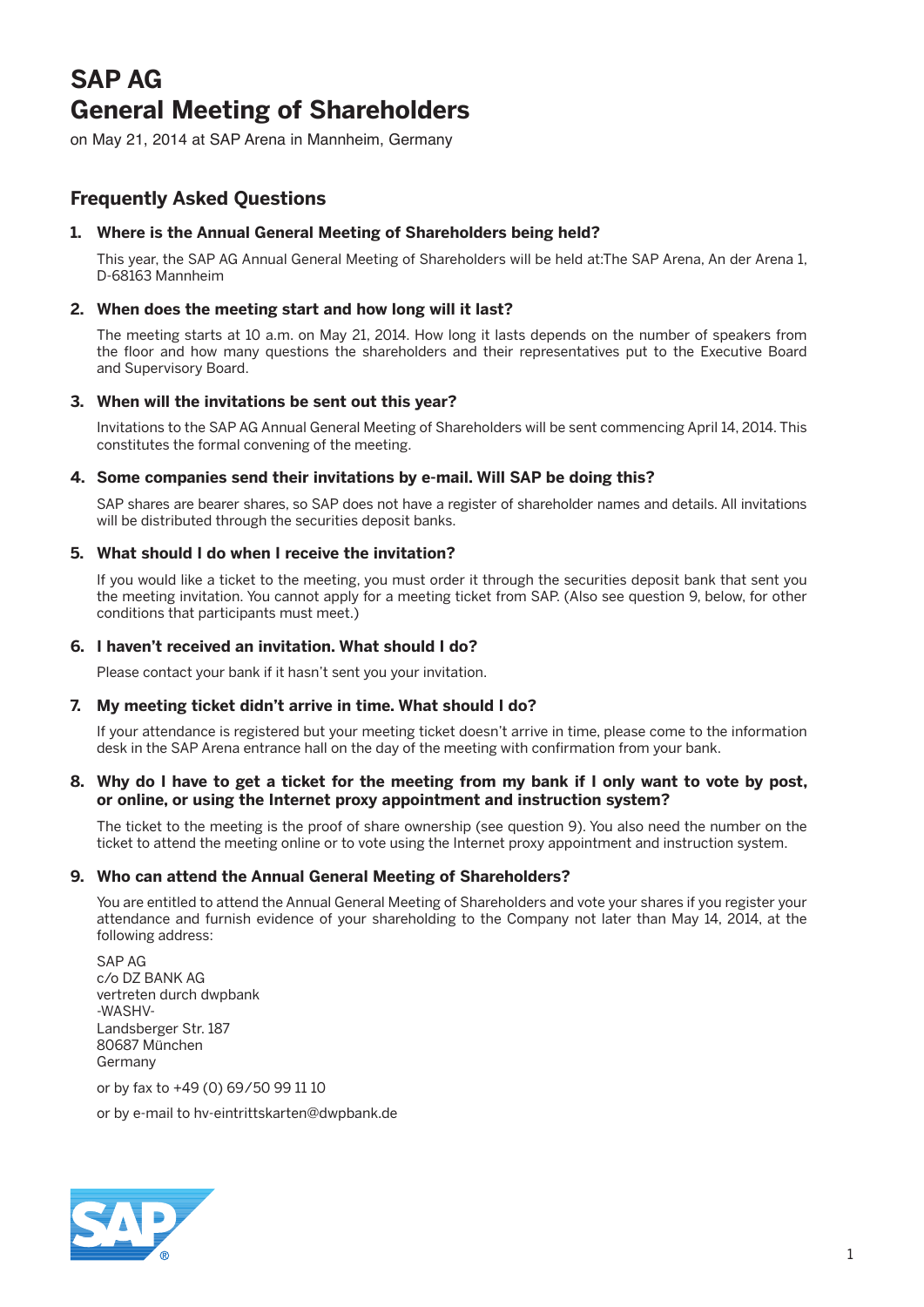SAP AG must receive your registration in German or English in text form. "In text form" means given in writing or fax identifying the person giving the statement (last name, first name, and address) and having a signature or other identifiable end. The evidence of shareholding must be submitted in the form of evidence prepared by a depositary institution in German or English. The evidence of shareholding must refer to and be true as of the record date, which is the beginning of April 30, 2014. To attend and vote, you must be the shareholder on the record date.

#### **10. Can I attend the meeting if I sell my shares before the meeting date?**

 You can attend if you have furnished evidence that you owned SAP shares on the record date (midnight at the beginning of April 30, 2014) and your attendance was registered not later than May 14, 2014, at the address notified for that purpose. You can still attend if you sell your shares after the record date.

# **11. Can I vote by post?**

 Postal votes must be in writing on the postal vote form. The form is part of the admission ticket and is also available online at www.sap.com/agm. For more information about how to vote by post, see page 48 in the invitation to the Annual General Meeting of Shareholders.

# **12. How do I instruct the Company to vote on my behalf?**

 Before or at the meeting, you can give instructions to a proxy provided by the Company. For more details, see page 51 in the invitation to the Annual General Meeting of Shareholders.

#### **13. Can I appoint proxies on the Internet and instruct them how to vote my shares?**

 We offer our shareholders Internet facilities to appoint and instruct proxies provided by the Company. The procedure is as for attendance in person, that is to say, whether you wish to order an entrance ticket for the Annual General Meeting of Shareholders and vote your shares yourself, or whether you wish to appoint a proxy, you must first register and submit evidence of your shareholding in time. To access the Internet proxy instruction system, go to www.sap.com/agm.

#### **14. Can I vote my shares on the Internet myself?**

 This year again, we are able to offer real online attendance. Participants can follow a live Internet stream of the entire Meeting, vote their shares in real time, and inspect the attendance register online.

#### **15. Is there free parking for cars?**

 The parking lot at SAP Arena has space for 2,700 cars. There is a map on the meeting ticket showing the parking lots.

#### **16. Does SAP provide complimentary bus and rail tickets to the meeting?**

 Yes – with your meeting ticket, you will be sent a free pass for the entire VRN (local public transportation company) network, valid on the day of the meeting.

#### **17. Why are there security checks?**

 SAP wishes to provide a safe environment for people attending the Annual General Meeting of Shareholders. There will be the usual security checks as people arrive for the meeting.

#### **18. Where can I obtain evidence of attendance for my tax return?**

 The attendance certificate is at the back of the ballot card book that you will receive when you arrive and hand in your ticket. Please detach it from the ballot card book and keep it.